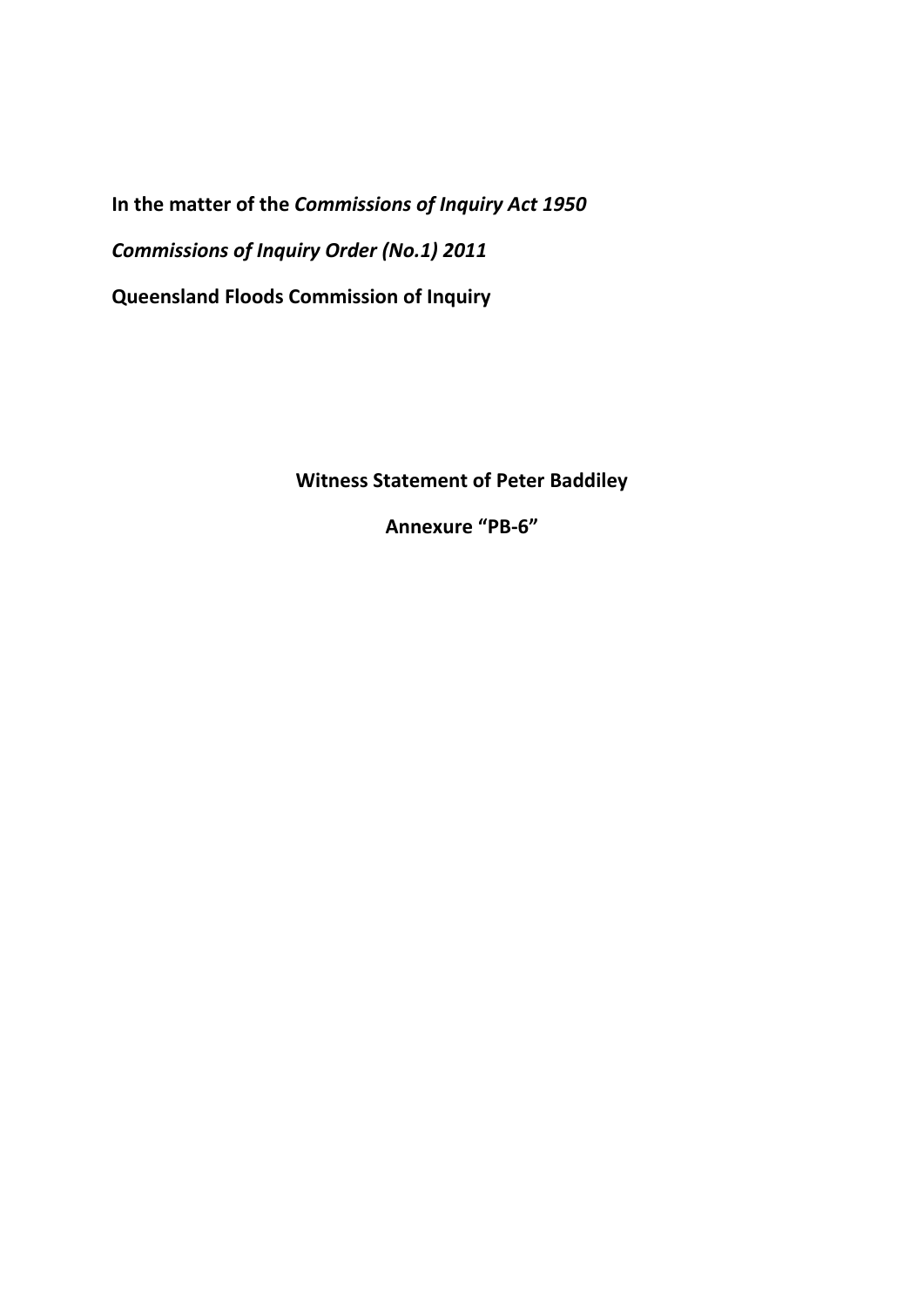## **Peter Baddiley**

| From:                                        | Peter Baddiley                                                        |
|----------------------------------------------|-----------------------------------------------------------------------|
| Sent:                                        | Wednesday, 1 December 2010 9:44 AM                                    |
| To:                                          | 'Rob Drury'                                                           |
| Subject:                                     | FW: Forecasting rainfall in Wivenhoe Dam catchment [SEC=UNCLASSIFIED] |
| <b>Attachments:</b>                          | Response to Meeting with Chris Russell.doc                            |
| <b>Security Classification: UNCLASSIFIED</b> |                                                                       |

## Rob

A small miracle - I found the Bureau's 2006 response/advice regarding forecasting rainfall for the Wivenhoe catchment.

As briefly discussed today, whilst weather prediction models are steadily improving, the forecast of rainfall amounts over catchment time/space scales is recognised as one of the most challenging/difficult tasks. Detailed rainfall forecasting is not deterministic - the uncertainties involved are often expressed in probablistic forecasts, an example of which is at our website at: http://www.bom.gov.au/jsp/watl/rainfall/pme.jsp . Click on the "chance of rainfall' radio button.

## regards, peter

**Peter Baddiley**  Regional Hydrology Manager Climate & Water Division **Bureau of Meteorology** Level 21, 69 Ann Street GPO Box 413, BRISBANE, QLD, AUSTRALIA 4001

WWW : www.bom.gov.au

**From:** Peter Baddiley **Sent:** Monday, 24 July 2006 4:59 PM **To: Cc:** Mike Bergin **Subject:** Forecasting rainfall in Wivenhoe Dam catchment

Chris

As discussed with Mike on Friday, please find the attached. Apologies for the delay since our meeting of 6 July.

Please contact us if you require further information or clarification.

Regards, Peter

**Peter Baddiley**  Supervising Engineer Hydrology & Flood Warning Bureau of Meteorology GPO Box 413 BRISBANE QLD 4001 AUSTRALIA Phone: Fax :